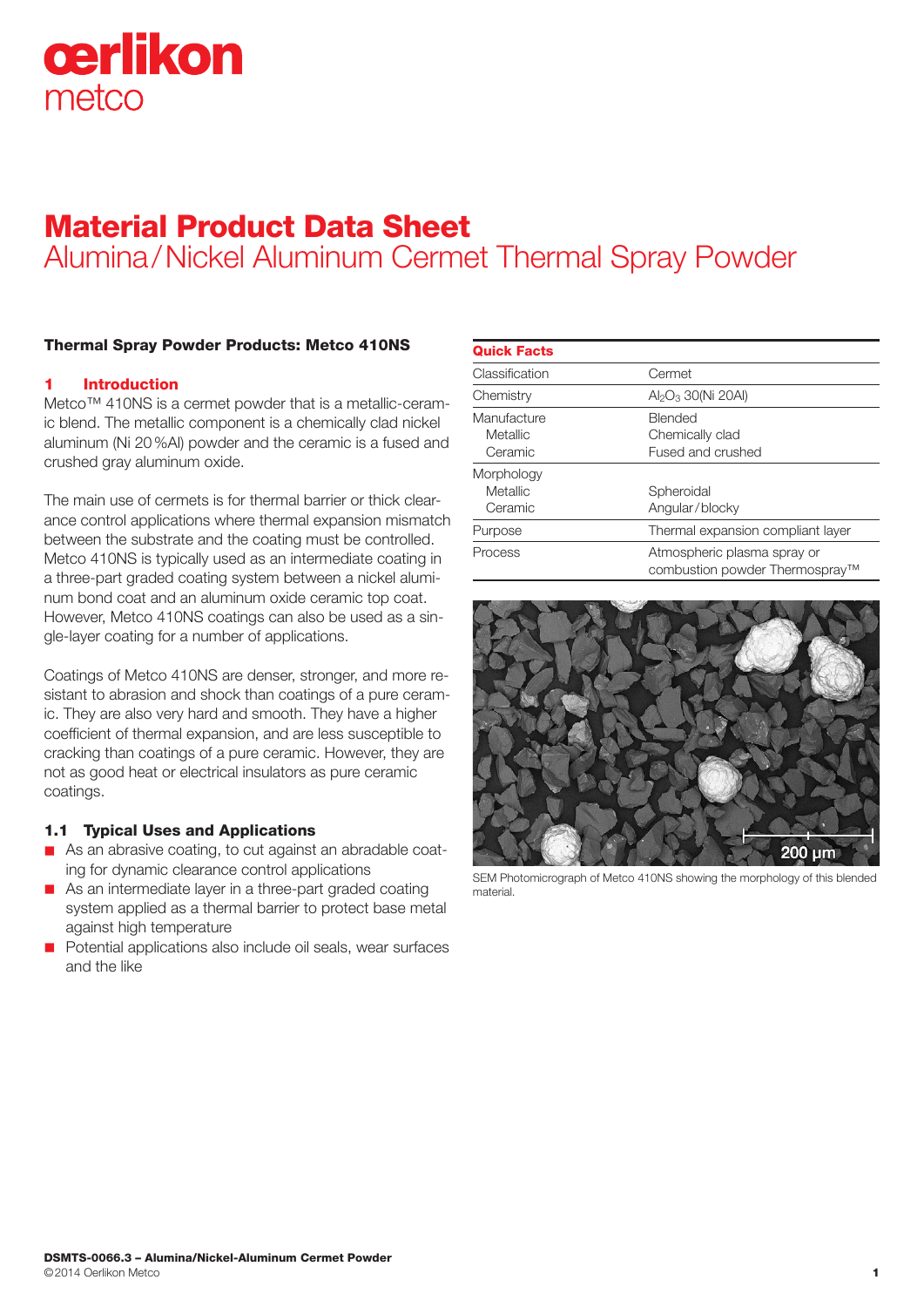## 2 Material Information

#### 2.1 Chemical Composition

| <b>Product</b> | <b>Chemical Composition (wt. %)</b> |                |                  |                  |                                |                   |
|----------------|-------------------------------------|----------------|------------------|------------------|--------------------------------|-------------------|
|                | $Al_2O_3$                           | <b>Ni 20AI</b> | ™iO <sub>2</sub> | SiO <sub>2</sub> | Fe <sub>2</sub> O <sub>3</sub> | <b>All Others</b> |
| Metco 410NS    | Balance                             | 29 – 31        |                  |                  |                                |                   |

# 2.2 Particle Size Distribution and Other Characteristics

| <b>Product</b> | <b>Nominal</b><br><b>Particle Size</b><br><b>Distribution</b> | <b>Color</b>         | <b>Morphology</b> |              | <b>Manufacturing Method (Blend)</b> |                                     |
|----------------|---------------------------------------------------------------|----------------------|-------------------|--------------|-------------------------------------|-------------------------------------|
|                |                                                               |                      | <b>Ceramic</b>    | <b>Metal</b> | <b>Ceramic</b>                      | <b>Metal</b>                        |
| Metco 410NS    | $-90 + 10$ um                                                 | <b>Brownish Grey</b> | Angular/Blocky    | Spheroidal   | Fused and<br>Crushed                | <b>Chemically Clad</b><br>Composite |

Upper particle size determined by sieve analysis, lower particle size analysis by laser diffraction (Microtrac).

#### 2.3 Key Selection Criteria

- Choose Metco 410NS when required by customer specifications.
- Select Metco 410NS when an intermediate layer is needed for thermal expansion compliance between a compatible bond coat and top coat.
- Select Metco 410NS when a cutting abrasive is needed in a compatible clearance control system.

#### 2.4 Related Products

- Metco 410NS is used as an intermediate layer in graded coatings systems. Oerlikon Metco's product portfolio includes compatible top coat and bond coat materials for these coating systems:
- $\blacksquare$  A number of aluminum oxide products can be used as the top coat for these systems. These products include Metco 105NS, Metco 105SFP, Metco 101NS, Metco 101SF and Amdry 187.
- Compatible nickel aluminum bond coat products include Metco 450NS, Metco 480NS, Amdry 956 and Metco 404NS.
- Other cermet materials offered by Oerlikon Metco include Metco 303NS-1 and Metco 441NS. These are blends of magnesium zirconate and nickel chromium. These cermets are used as intermediate layers in three-layer coating systems where magnesium zirconate is the ceramic top coat and nickel chromium is used as the bond coat. Unlike Metco 410NS, these cermets are not recommended for use in single-layer coating applications.

#### 2.5 Customer Specifications

| <b>Product</b> | <b>Customer Specifications</b> |  |
|----------------|--------------------------------|--|
| Metco 410NS    | GE B50A888                     |  |
|                | GE B50TF64, CI A               |  |
|                | GKN Aerospace PM 819-31        |  |
|                | MTU MTS 1130                   |  |
|                | Snecma DMR 33.081              |  |